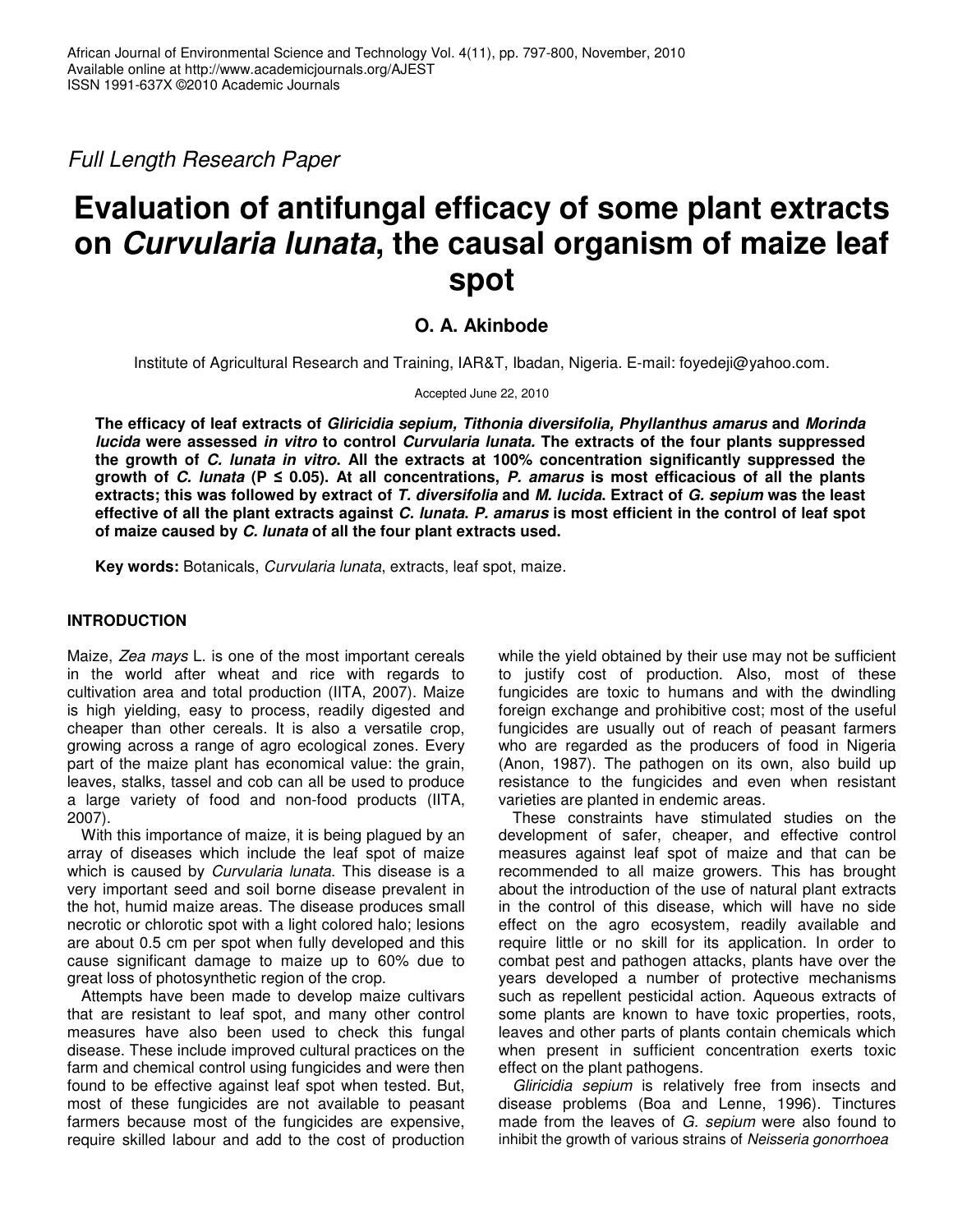| <b>Table 1.</b> Effect of different concentrations of 4 plant |  |  |
|---------------------------------------------------------------|--|--|
| extracts on the growth diameter (cm) of C. lunata.            |  |  |

| Concentrations (%) | 48 h  | 96 h  |  |
|--------------------|-------|-------|--|
| $0$ (control)      | 1.6d  | 2.7d  |  |
| 25                 | 1.20c | 1.83c |  |
| 75                 | .95b  | 1.48b |  |
| 100                | 0.77c | 1.16a |  |

Mean concentrations showed significant difference at P  $\leq 0.05$ .

in *in vitro* test (Caceres et al., 1995). It was also reported that the presence of *G. sepium* in the fields reduces incidence of some fungal and insect attacks (Glover, 1989; Stewart, 1996). *Tithonia diversifolia* a bushy perennial weed is commonly found in the fields, (Akobundu and Agyakwa, 1987). The plant is used in the treatment of stomach pains, indigestion, sore throat and liver pains among the Luo tribe of Kenya (Kokwaro, 1976). Extracts of various parts of the plant have been reported to exhibit antimalaria (Madureira et al., 2002), antiproliferation (Gu et al., 2002), antidiarrhoeal (Tona et al., 1999), anti-amoebic and spasmolyic activities on humans (Tona et al., 1998). *Phyllanthus amarus* is a small, erect, annual weed that grows up to  $30 - 40$  cm in height and have small yellow flowers (Wikipedia, 2009). Researchers proved that extracts of *P. amarus* has antispasmodic properties (Santos et al., 2000) antimicrobial activity (Mazumder et al., 2006). *Morinda lucida* dried leaves extracts significantly suppressed the level of parasitemia after *Trypanosma brucei* infection in mice (Asuzu and Chineme, 1990). These plants have been reported to have effect on human infection; there is also the need to test their efficacy in plant disease control. The objective of this study was to get the most effective plant extract within farmers' reach to control *C. lunata* causing leaf spot of maize.

#### **MATERIALS AND METHODS**

#### **Collection of plant samples and isolation of** *C. lunata*

Infected samples of leaves ART/98/SW6 maize variety were collected from the field and brought to the laboratory, and cut into pieces. These were then surface sterilized for 1 min in 10% solution of sodium hypochlorite, rinsed in 5 changes of sterile distilled water and dried on sterile paper towel before inoculating on potato dextrose agar (PDA) in petri dishes and were later subcultured for pure culture.

The leaves of *M. lucida, T. diversifolia, G. sepium* and *P. amarus* were collected from the research field of Institute of Agricultural Research and Training (IAR&T), Ibadan, Nigeria.

#### **Extraction of the plant materials**

The leaves of *M. lucida, T. diversifolia, G. sepium* and *P. amarus*

were washed with tap water, air dried and then packed in envelope and kept in the oven at 80°C for 48 h, separately. The dried leaves were then blended into powder. Sterile distilled water of 100 ml was added to it and the suspension was heated over waterbath at 70°C for 20 min. The content was filtered using a piece of muslin cloth, and autoclaved for 10 min at 1.05 kg<sup>-2</sup>cm. The plant extracts of 5 ml each were first poured into petri dishes. Then, molten PDA at 45 – 50°C was poured aseptically on the plant extract in the petri dishes and swirled round for even dispersion of the extract into the agar. The extracts were incorporated at different concentrations of 100%, 75, 25 and 0%. A 5 mm mycelium agar disc of *C. lunata* was released into the poisoned agar/ extracts incorporated into PDA with the agar diffusion method. The treatments were replicated three times, incubated at room temperature of  $28 - 30^{\circ}C$  and measurement of the mycelia growth extension of the fungus was taken at 48 h after incubation and at every 24 h of incubation. The experiment was set up in a completely randomized design (CRD); analysis of variance was carried out on the growth rate data by using SAS (1985).

### **RESULTS**

The four botanicals (plant extracts) were separately incorporated into the growth medium of the target organism to determine the best botanical, appropriate concentration for application and its effectiveness on the pathogen. The mycelia extension of the organism was 1.13, 1.16 and 1.44 cm at 100, 75 and 25% plant extract incorporation of *T. diversifolia* into the growth medium. By the fourth day the mycelia growth of the pathogen in different concentration of *T. diversifolia* were 1.33, 1.63 and 1.70 cm respectively. This observation showed that 100% of plant extract incorporated into the growth medium was more effective in inhibiting the growth of *C. lunata* when compared to the 75 and 25% (Table 1).

At 48 h of incubation, the mycelia growth of *C.lunata* was 0.70, 1.14 and 1.56 cm at 100, 75 and 25% respecttively of extract from *M. lucida*. The mycelia growths of the pathogen on the 4th day of these concentrations of the extract were 1.03, 1.57 and 2.54 cm. This observation showed that growth of the target organism on poisoned plates with *M. lucida* was inhibited compared with the growth on control plates which were not poisoned with extract of *M. lucida*. There was a significant difference in the growth of *C.lunata* on plate with *M. lucida* extracts. The 100% concentration was observed to be the most effective (Table 1).

*G. sepium* extract was incorporated in agar at different concentrations of 100, 75 and 25%, after 48 h of incubation; the mycelia extension of the organism was 0.68, 0.87 and 1.21 cm on different concentrations respectively. By the 4th day, the mycelia extension was 1.37, 2.27 and 2.44 cm respectively. These observations showed that there was inhibition in growth by the 4th day as the mycelia growth reduced compared with the growth on control plates which were not poisoned with extract of *G. Sepium*. Among the concentrations, 100% was observed to be most effective (Table 1). There was growth inhibition of *C. lunata* by *P. amarus* at 48 h of incubation of 100, 75 and 25% of the plant extract incorporated into the growth medium; the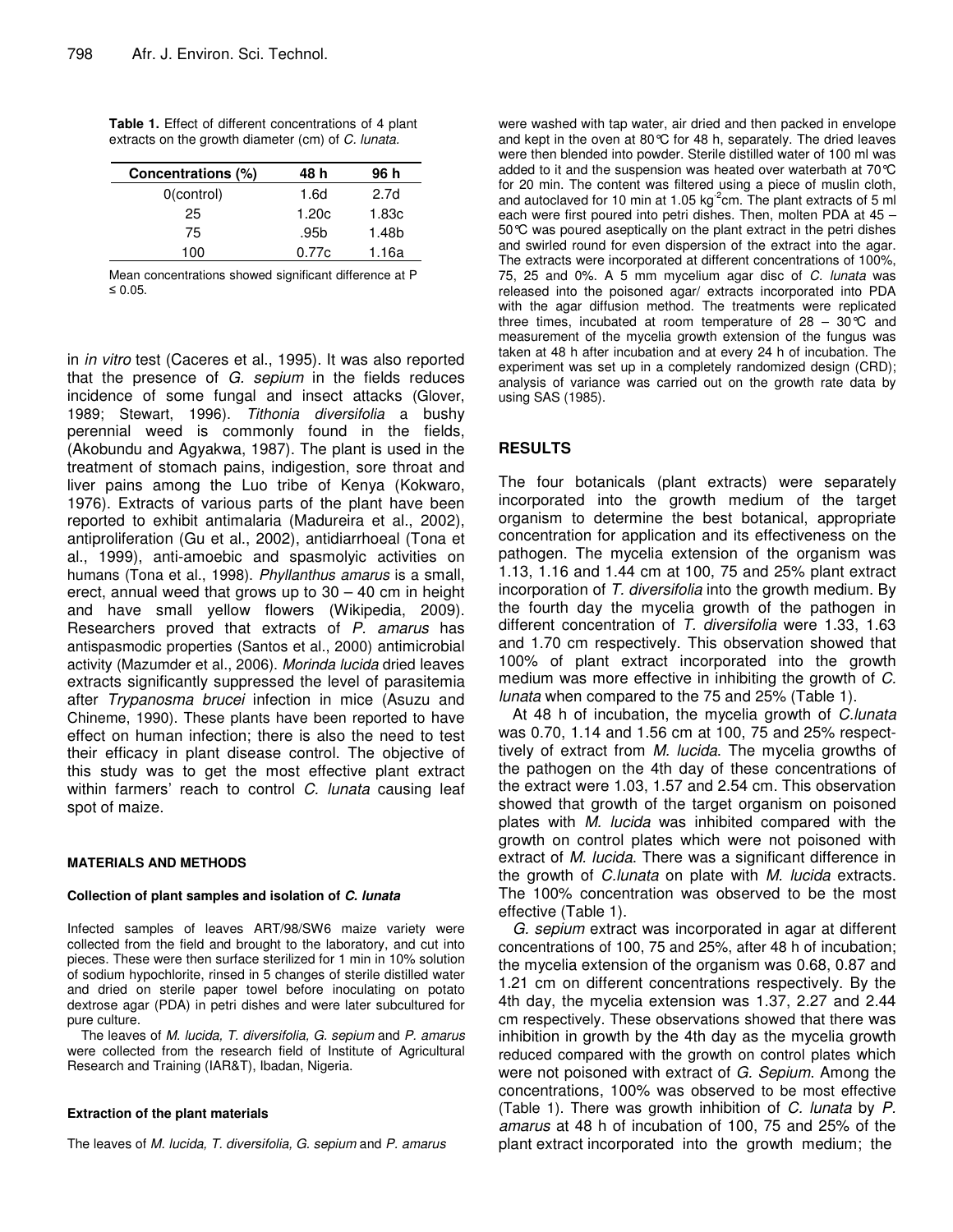| <b>Treatment</b> | Time              |                   |  |
|------------------|-------------------|-------------------|--|
|                  | 48 h              | 96 h              |  |
| P. amarus        | 0.60a             | 0.67a             |  |
| T. diversifolia  | 1.24c             | 1.54b             |  |
| M. lucida        | 1.13c             | 1.71 <sub>b</sub> |  |
| G. sepium        | 0.92 <sub>b</sub> | 2.26c             |  |
| LSD (0.05)       | 2.70              | 4.60              |  |

**Table 2.** Effect of different plant extracts at 75% on the mycelia growth (cm) of *C. lunata.*

**Table 3.** Inhibitory effects (cm) of plant extracts on *C. lunata*.

| <b>Plant</b>    | Concentration (%) | 48 h | 96 h |
|-----------------|-------------------|------|------|
|                 | 100               | 0.66 | 0.64 |
| P. amarus       | 75                | 0.64 | 0.74 |
|                 | 25                | 0.60 | 0.77 |
| T. diversifolia | 100               | 1.13 | 1.33 |
|                 | 75                | 1.16 | 1.63 |
|                 | 25                | 1.44 | 1.70 |
|                 | 100               | 0.70 | 1.03 |
| M. lucida       | 75                | 1.14 | 1.57 |
|                 | 25                | 1.56 | 2.54 |
|                 | 100               | 0.68 | 1.37 |
|                 | 75                | 0.87 | 2.27 |
| G. sepium       | 25                | 1.21 | 2.44 |
|                 | 0                 | 3.52 | 5.10 |

growth was 0.58, 0.64 and 0.60 cm respectively. By the 4th day, mycelia extension of the target organism was 0.64, 0.74 and 0.66 cm. There was no significant difference among the different concentrations of the plant extracts two days after inoculation but significant difference was noted at fourth day of incubation (Table 2).

Extracts of *P. amarus* had the highest inhibitory effect in all the plant extracts used (Table 2). There was increase in inhibitory effect on the growth of the target organism as the concentration of the plant extract increased.

## **DISCUSSION**

Plants in their natural state possess a relative stable biological balance with microbes on their surface. An alien organism introduced into an area in which it has no natural enemies may increase in number to such an extent that the resident population is unable to redress this imbalance. Almost any process occurring naturally or done artificially which affect the growth of populations of organism in such a way that the natural biological balance is restored or not affected, is what the use of these plant extracts aimed to achieve in this study. There

was significant difference at  $P \le 0.05$  in the growth of the target organism at the 4th day compared with the previous days and there are possibilities for further inhibition of growth of the pathogen by the extracts as the incubation period increases.

The result suggests that the extract of these plants have inhibitory effects on the growth of *C. lunata* (Table 3)*. G. sepium* was able to inhibit the pathogen growth though as other plant extracts probably due to the tannins present in the plant (Jackson et al., 1994) or other compounds such as aformosin, medicarpin or some lsoflavins (Herath et al., 1998). Some of the bioactive compounds that have been isolated from the leaves include sesquiterpenes, saponins and alkaloids (Tona et al., 2000) and made *T. diversifolia* active in inhibiting mycelia growth of *C. lunata*. The hydrolysable tannin geraniin of *P. amarus* was seven times more potent as a pain reliever (Miguel et al., 1996). Methanol extracts of *M. lucida* shows analgesic, antipyretic effects and potentiated phenobarbitone sleeping time (Awe et al., 1998).

The most effective among the plant extracts was the extract of *P. amarus,* followed by extract of *T. diversifolia*. Extract of *M. lucida* also had inhibitory effect but not as